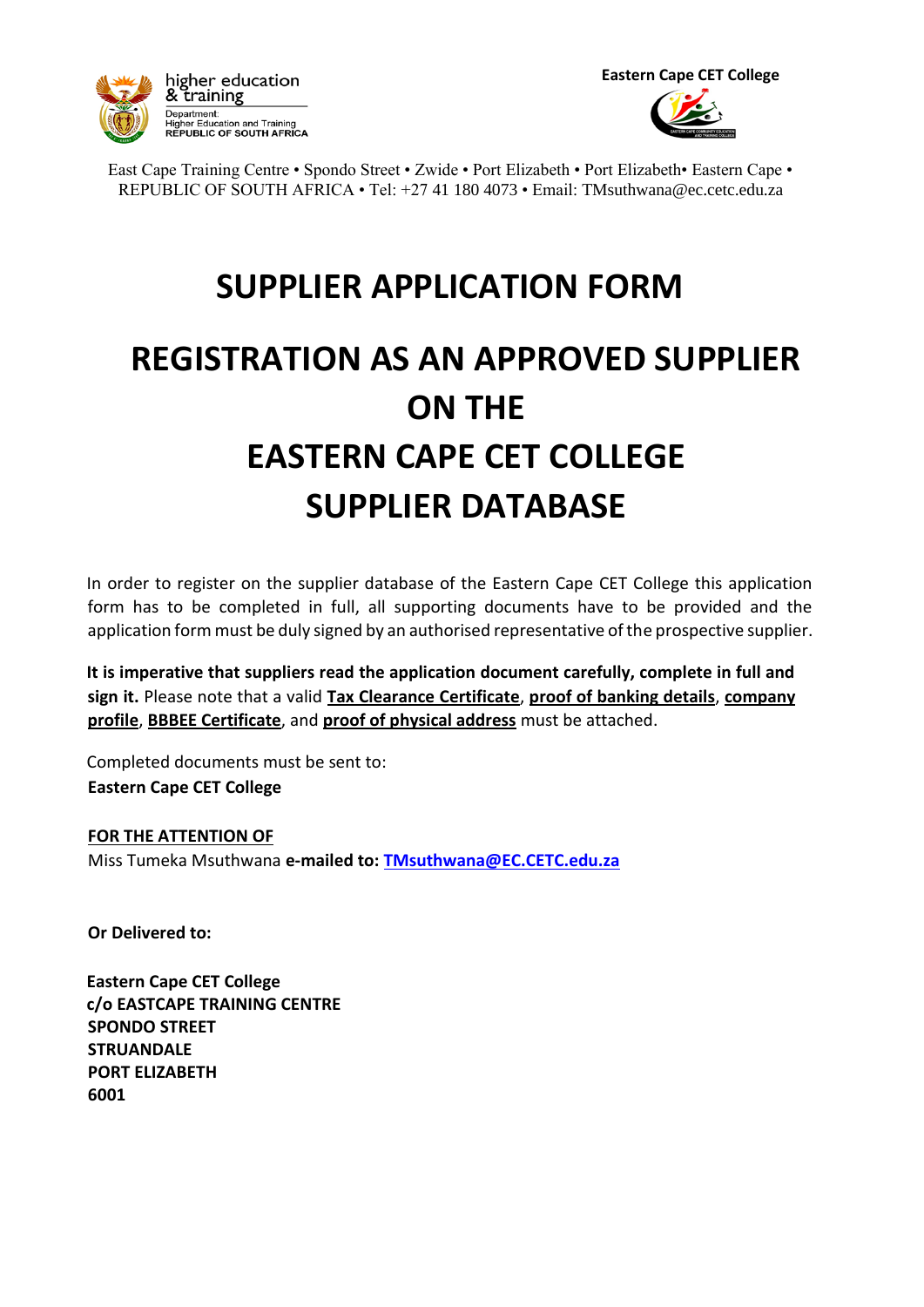## **SUPPLIER APPLICATION FORM IMPORTANT - PLEASE READ CAREFULLY**

- 1. To be completed by all suppliers seeking registration as an approved supplier;
- 2. The questionnaire must be completed in full and must be signed by a duly authorised person;
- 3. The following documents must be submitted with the application:
	- a. Company Profile;
	- b. Certified copies of ID Documents of Directors/Members/Shareholders not older than 3 months;
	- c. Original Tax Clearance Certificate;
	- d. Original and valid BBBEE Certificate from an accredited agency;
	- e. Any other accreditation / registration Certificate pertaining to the industry;
	- f. Certified copy of NHBRC Certificate (Construction)
	- g. Certified copy of CIDB Certificate (Construction)
	- h. Company Registration documentation;
	- i. VAT Certificate;
	- j. An original bank stamped letter issued by the bank to confirm the banking details, not older than 3 months;
	- k. Any Joint Venture Certificates or Agreement signed under oath;
	- l. Proof of registration to the National Treasury's Central Supplier Database
- 4. Specific suppliers may be required to submit their latest audited (if applicable) annual financial statements, but this will be requested specifically by the College, where required.
- 5. It should be noted that the **Eastern Cape CET College** reserves the right to accept and reject any application without being obligated to give any reasons in this respect;
- 6. Suppliers will not be notified whether application was accepted or not but will be advised of the outcome if telephonically requested;
- 7. Suppliers must comply with all the registration criteria for registration to be finalised, failure to do so may result in the application being declined.
- 8. Following registration on the College Supplier Database, suppliers are requested to register in the Central Supplier Database www.csd.gov.za

| (Eastern Cape CET College Official Use Only)                                             |                                                                                                                                                                                                                                |
|------------------------------------------------------------------------------------------|--------------------------------------------------------------------------------------------------------------------------------------------------------------------------------------------------------------------------------|
| Verified By:<br><u> 1980 - Andrea Andrews, amerikansk politik (</u>                      |                                                                                                                                                                                                                                |
|                                                                                          | Vetting Date: National Property of the Contract of the Contract of the Contract of the Contract of the Contract of the Contract of the Contract of the Contract of the Contract of the Contract of the Contract of the Contrac |
| Supplier approved: ____________________<br>(for inclusion the College Supplier Database) | Approval Date: Approval Date:                                                                                                                                                                                                  |
|                                                                                          | Processed Date: 2008. [19] Processed Date:                                                                                                                                                                                     |
|                                                                                          |                                                                                                                                                                                                                                |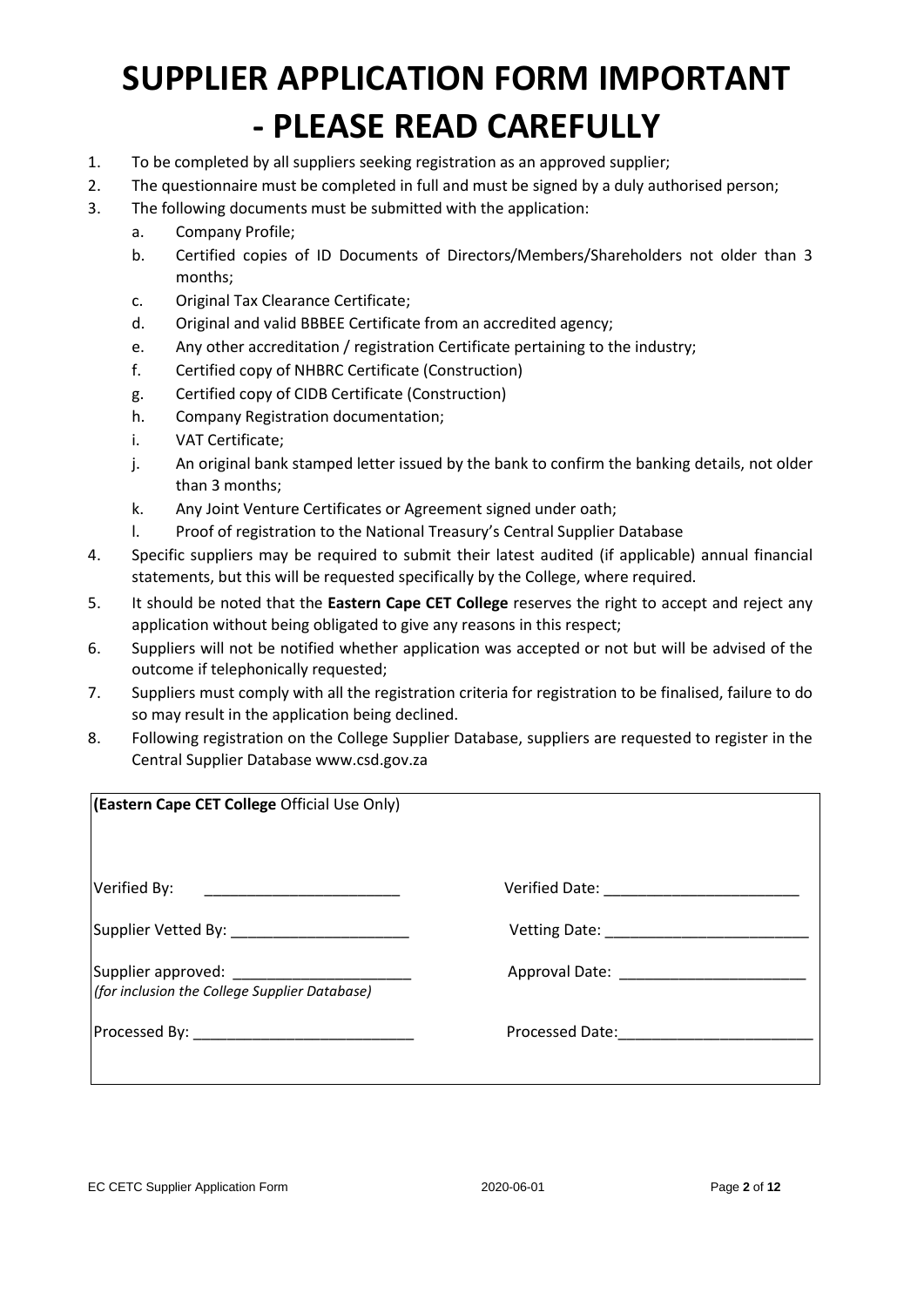| <b>SECTION A SUPPLIER INFORMATION</b>                                                                                                                                                                                                           |                                                 |              |             |        |                 |
|-------------------------------------------------------------------------------------------------------------------------------------------------------------------------------------------------------------------------------------------------|-------------------------------------------------|--------------|-------------|--------|-----------------|
| 1. Type of entity (e.g. Close Corporation,<br>Company, Trust, Sole Proprietor)                                                                                                                                                                  |                                                 |              |             |        |                 |
| 2. Full registered name of business                                                                                                                                                                                                             |                                                 |              |             |        |                 |
| 3. Details of owners and directors:                                                                                                                                                                                                             |                                                 |              |             |        |                 |
| Name                                                                                                                                                                                                                                            | Capacity (Owner /<br>Director /<br>Shareholder) | ID<br>Number | Citizenship | Gender | Race<br>A/W/C/I |
|                                                                                                                                                                                                                                                 |                                                 |              |             |        |                 |
| Note: Where owner are themselves a company or partnership, owners of the holding firm must<br>be identified.<br>RACE: A= AFRICAN, W= WHITE, C= COLOURED AND I = INDIAN<br>4. Registration number of company or<br>close corporation (Copy of    |                                                 |              |             |        |                 |
| registration certificate to be<br>attached)                                                                                                                                                                                                     |                                                 |              |             |        |                 |
| 5. Description of the core business of the<br>supplier                                                                                                                                                                                          |                                                 |              |             |        |                 |
| 6. Description of specific expertise<br>vested in the company                                                                                                                                                                                   |                                                 |              |             |        |                 |
| 7. Is permission granted by the applicant<br>that the financial position of the<br>supplier and the ability to<br>manufacture or to supply goods or to<br>render a service may be examined<br>before its offer is considered for<br>acceptance? |                                                 |              |             |        |                 |
| 8. Income Tax registration number                                                                                                                                                                                                               |                                                 |              |             |        |                 |
| or indicate if not registered                                                                                                                                                                                                                   | 9. VAT Registration number if registered,       |              |             |        |                 |
| registered for Employees Tax                                                                                                                                                                                                                    | 10. Employees Tax registration number if        |              |             |        |                 |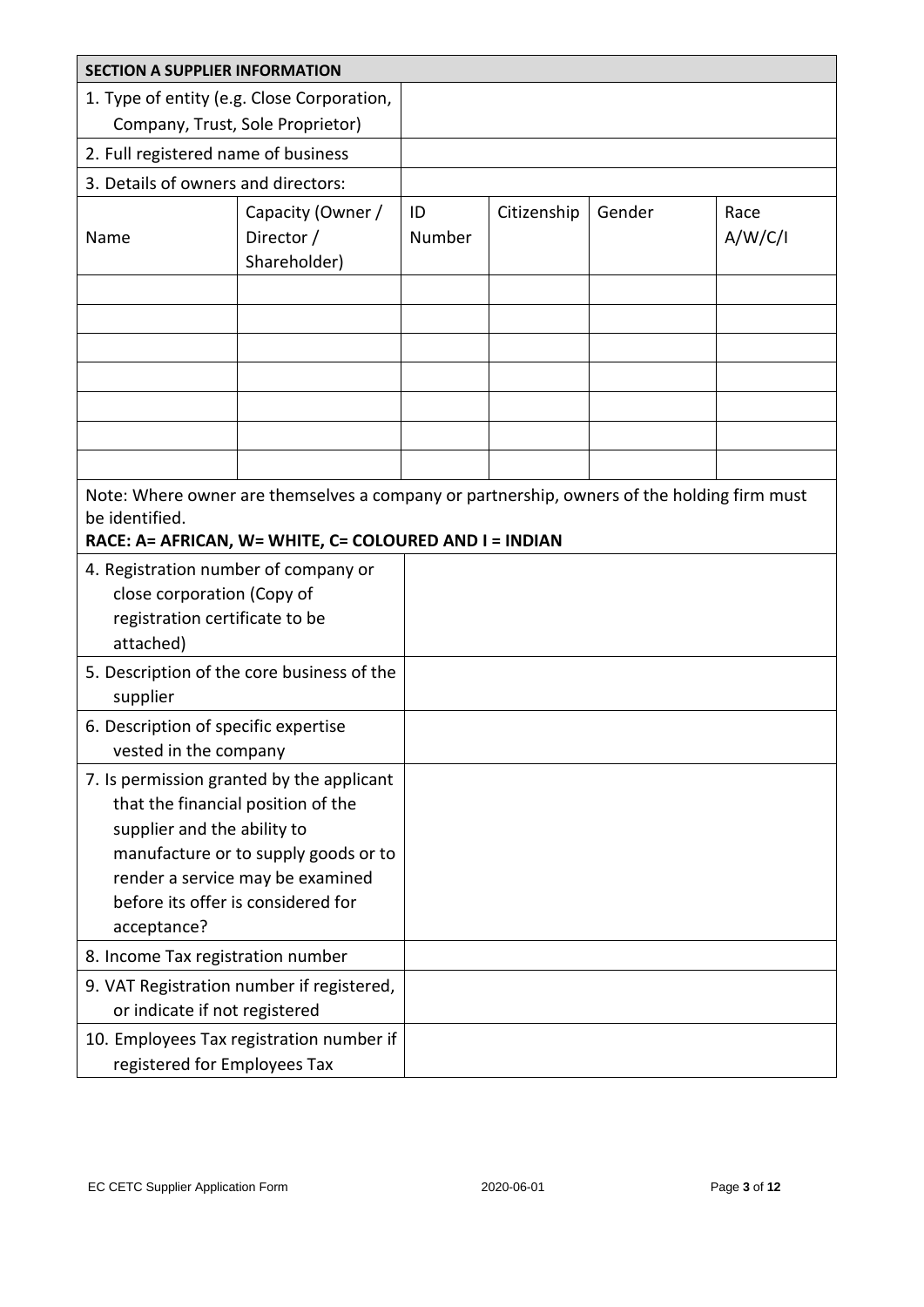| 11. Please attach a valid tax clearance<br>certificate and please state the<br>verification pin and expiry date<br>(Attach an Authorization form for<br>College to obtain a Tax Clearance<br>from SARS if an original copy is not<br>attached) |  |
|------------------------------------------------------------------------------------------------------------------------------------------------------------------------------------------------------------------------------------------------|--|
| 12. UIF Number if registered for UIF                                                                                                                                                                                                           |  |
| 13. Workmen's Compensation Fund<br>Registration Number if registered for<br>Workmen's Compensation                                                                                                                                             |  |
| 14. Please attach a certificate of good<br>standing from the Compensation<br>Commissioner                                                                                                                                                      |  |
| 15. Web address                                                                                                                                                                                                                                |  |
| 16. Telephone number                                                                                                                                                                                                                           |  |
| 17. Fax number                                                                                                                                                                                                                                 |  |
| 18. Email address                                                                                                                                                                                                                              |  |
| 19. Physical address                                                                                                                                                                                                                           |  |
| 20. Postal address                                                                                                                                                                                                                             |  |
| 21. Contact person                                                                                                                                                                                                                             |  |
| 22. Please state you NHBRC status and<br>please attach a valid certificate if<br>applicable                                                                                                                                                    |  |
| 23. Please state your CIDB status and<br>please attach a valid certificate if<br>applicable                                                                                                                                                    |  |
| 24. Please indicate any professional /<br>regulatory bodies with which you are<br>accredited and please state your<br>registration number and also attach<br>the proof of registration /<br>accreditation as may be relevant                   |  |
| 25. Please indicate whether you are<br>registered in the Central Supplier<br>Database and if so, please include<br>your proof of registration                                                                                                  |  |
| 26. Please state your ISO status and<br>please attach the relevant proof as<br>may be applicable                                                                                                                                               |  |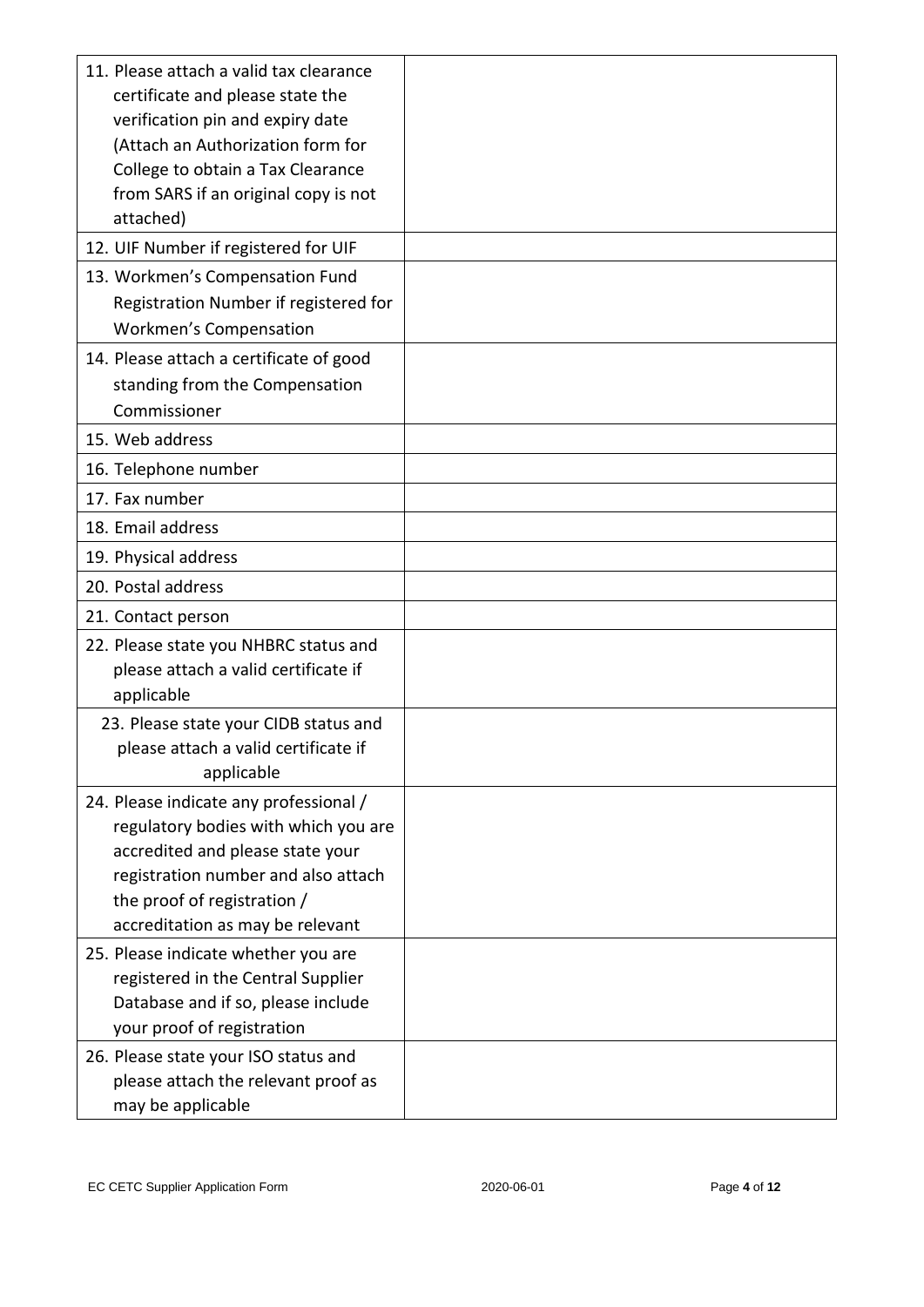| 27. Please provide the names and<br>contact details of 3 trade references<br>for the goods and / or services for<br>which you wish to register on the                                                                        |             |  |                                                                                                                                                                                                                                                           |               |                         |
|------------------------------------------------------------------------------------------------------------------------------------------------------------------------------------------------------------------------------|-------------|--|-----------------------------------------------------------------------------------------------------------------------------------------------------------------------------------------------------------------------------------------------------------|---------------|-------------------------|
| supplier database?<br>28. Please attach a copy of your latest<br>annual financial statement (audited if<br>applicable) to your application?                                                                                  |             |  |                                                                                                                                                                                                                                                           |               |                         |
| 29. Please state your annual turnover as<br>per your latest Annual Financial<br>Statements?                                                                                                                                  |             |  |                                                                                                                                                                                                                                                           |               |                         |
| 30. Please state the number of full-time<br>employees and the number of part<br>time employees that are in your<br>employment                                                                                                |             |  | Part time: and the same of the same of the same of the same of the same of the same of the same of the same of the same of the same of the same of the same of the same of the same of the same of the same of the same of the<br>Other (please specify): |               |                         |
| 31. How many residents of the [insert<br>district] district do you have in your<br>employment                                                                                                                                |             |  |                                                                                                                                                                                                                                                           |               |                         |
| 32. How many disabled persons are in<br>your employment<br>33. How many women are in your                                                                                                                                    |             |  |                                                                                                                                                                                                                                                           |               |                         |
| employment<br>34. Please provide proof of your address,<br>in the form of a municipal account, or<br>suitable alternative evidence of your<br>address                                                                        |             |  |                                                                                                                                                                                                                                                           |               |                         |
| 35. Contact details for sales and accounts departments                                                                                                                                                                       |             |  |                                                                                                                                                                                                                                                           |               |                         |
|                                                                                                                                                                                                                              | <b>NAME</b> |  | <b>TEL NO</b>                                                                                                                                                                                                                                             | <b>FAX NO</b> | <b>E-MAIL</b>           |
| Sales section contact                                                                                                                                                                                                        |             |  |                                                                                                                                                                                                                                                           |               |                         |
| person<br>section<br>Accounts<br>contact person                                                                                                                                                                              |             |  |                                                                                                                                                                                                                                                           |               |                         |
| 36. Please complete the list of the main commodities and/or services in respect of which you wish<br>to be registered as an accredited prospective service provider and provide information on those<br>that are not listed. |             |  |                                                                                                                                                                                                                                                           |               |                         |
| 37. Black Economic Empowerment Act Information (Kindly supply the following information, if                                                                                                                                  |             |  |                                                                                                                                                                                                                                                           |               |                         |
| applicable as set out below and supply documentary proof as requested)                                                                                                                                                       |             |  |                                                                                                                                                                                                                                                           |               |                         |
| Details of previously disadvantaged Equity Holders (please attach a copy of Share Holding                                                                                                                                    |             |  |                                                                                                                                                                                                                                                           |               |                         |
| Certificate)<br><b>NAME</b>                                                                                                                                                                                                  |             |  | <b>ID NUMBER</b>                                                                                                                                                                                                                                          |               | <b>EQUITY HOLDING %</b> |
|                                                                                                                                                                                                                              |             |  |                                                                                                                                                                                                                                                           |               |                         |
| <b>NAME</b>                                                                                                                                                                                                                  |             |  | <b>ID NUMBER</b>                                                                                                                                                                                                                                          |               | <b>EQUITY HOLDING %</b> |
|                                                                                                                                                                                                                              |             |  |                                                                                                                                                                                                                                                           |               |                         |

EC CETC Supplier Application Form 2020-06-01 Page **5** of **12**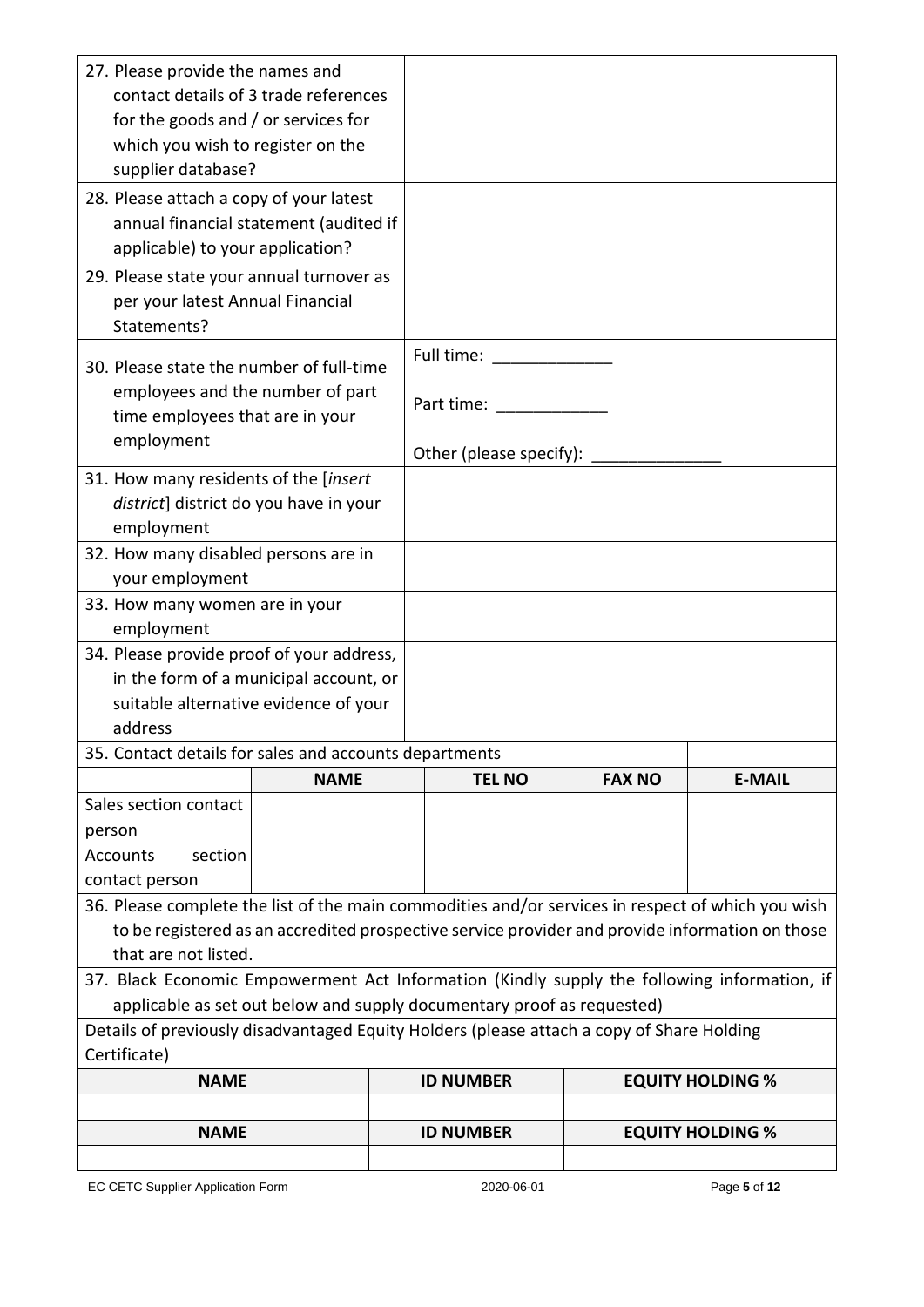|                                                   | <b>NAME</b>                                                                                                           | <b>ID NUMBER</b>         |                          | <b>EQUITY HOLDING %</b>       |
|---------------------------------------------------|-----------------------------------------------------------------------------------------------------------------------|--------------------------|--------------------------|-------------------------------|
|                                                   |                                                                                                                       |                          |                          |                               |
|                                                   | Please state you BBBEE rating and please attach a valid supporting<br>affidavit or BBBEE Certificate                  |                          |                          |                               |
|                                                   | Human Resource Development:                                                                                           |                          |                          |                               |
|                                                   | Number of Employees                                                                                                   |                          |                          |                               |
|                                                   | Number of Previously Disadvantaged Individuals Employed                                                               |                          |                          |                               |
|                                                   | Details of Previously Disadvantaged individuals in Management Position:                                               |                          |                          |                               |
|                                                   | <b>NAME</b>                                                                                                           | <b>ID NUMBER</b>         | <b>POSITION OCCUPIED</b> |                               |
|                                                   |                                                                                                                       |                          |                          |                               |
|                                                   | <b>NAME</b>                                                                                                           | <b>ID NUMBER</b>         |                          | <b>POSITION OCCUPIED</b>      |
|                                                   |                                                                                                                       |                          |                          |                               |
|                                                   | <b>NAME</b>                                                                                                           | <b>ID NUMBER</b>         |                          | <b>POSITION OCCUPIED</b>      |
|                                                   |                                                                                                                       |                          |                          |                               |
|                                                   | Details of BBBEE businesses doing business with, attach proof of the Three (3) top major suppliers<br>mentioned below |                          |                          |                               |
|                                                   | Number of your service providers                                                                                      |                          |                          |                               |
|                                                   | Number of BEE businesses in your list of service providers                                                            |                          |                          |                               |
| <b>Details of Your Top Three Major Suppliers:</b> |                                                                                                                       |                          |                          |                               |
|                                                   |                                                                                                                       |                          |                          |                               |
|                                                   | <b>Name of Business</b>                                                                                               | <b>Name of the Owner</b> |                          | <b>Contact Numbers</b>        |
| 1                                                 |                                                                                                                       |                          |                          |                               |
|                                                   |                                                                                                                       |                          |                          |                               |
|                                                   |                                                                                                                       |                          |                          |                               |
|                                                   | <b>Street Address</b>                                                                                                 |                          |                          | <b>Service/Goods Procured</b> |
|                                                   |                                                                                                                       |                          |                          |                               |
|                                                   | <b>Name of Business</b>                                                                                               | <b>Name of the Owner</b> |                          | <b>Contact Numbers</b>        |
| $\overline{2}$                                    |                                                                                                                       |                          |                          |                               |
|                                                   |                                                                                                                       |                          |                          |                               |
|                                                   |                                                                                                                       |                          |                          |                               |
|                                                   | <b>Street Address</b>                                                                                                 |                          |                          | <b>Service/Goods Procured</b> |
|                                                   |                                                                                                                       |                          |                          |                               |
|                                                   | <b>Name of Business</b>                                                                                               | <b>Name of the Owner</b> |                          | <b>Contact Numbers</b>        |
| 3                                                 |                                                                                                                       |                          |                          |                               |
|                                                   |                                                                                                                       |                          |                          |                               |
|                                                   | <b>Street Address</b>                                                                                                 |                          |                          | <b>Service/Goods Procured</b> |
|                                                   |                                                                                                                       |                          |                          |                               |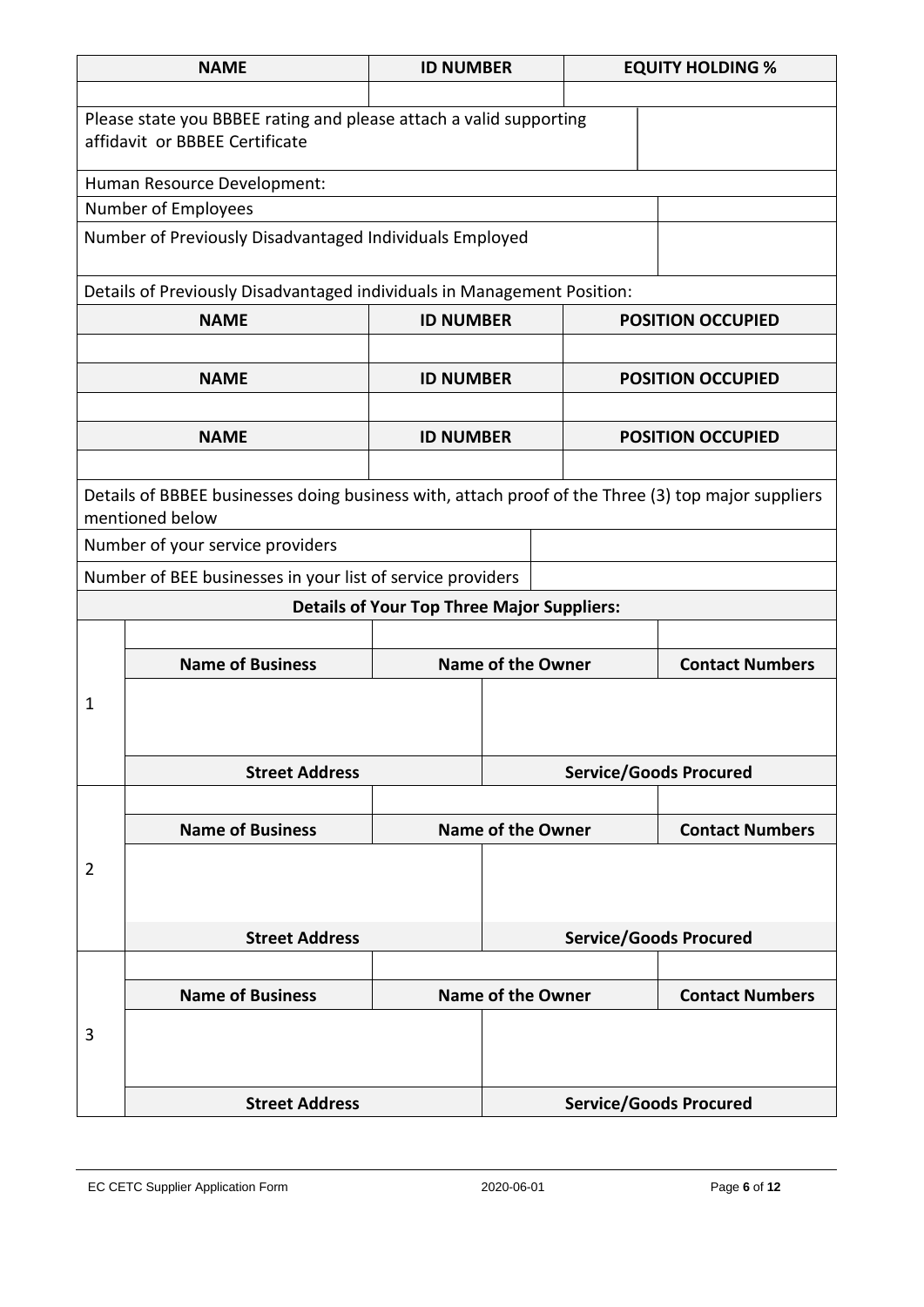| <b>Trade References</b>                            |                                                |                                                                                                                                                                                                                                                                                                                                                                                                                                                                                                                                    |                                            |                     |      |
|----------------------------------------------------|------------------------------------------------|------------------------------------------------------------------------------------------------------------------------------------------------------------------------------------------------------------------------------------------------------------------------------------------------------------------------------------------------------------------------------------------------------------------------------------------------------------------------------------------------------------------------------------|--------------------------------------------|---------------------|------|
| you)                                               |                                                | (Please list at least 3 trade references from recent contracts awarded to                                                                                                                                                                                                                                                                                                                                                                                                                                                          |                                            |                     |      |
| <b>Client</b>                                      | <b>Contact person</b><br>and contact<br>number | <b>Contract description</b>                                                                                                                                                                                                                                                                                                                                                                                                                                                                                                        | <b>Contract value</b><br><u>in</u><br>Rand | Project<br>duration | Year |
|                                                    |                                                |                                                                                                                                                                                                                                                                                                                                                                                                                                                                                                                                    |                                            |                     |      |
|                                                    |                                                |                                                                                                                                                                                                                                                                                                                                                                                                                                                                                                                                    |                                            |                     |      |
|                                                    |                                                |                                                                                                                                                                                                                                                                                                                                                                                                                                                                                                                                    |                                            |                     |      |
|                                                    |                                                |                                                                                                                                                                                                                                                                                                                                                                                                                                                                                                                                    |                                            |                     |      |
|                                                    | <b>SECTION B FINANCIAL INFORMATION</b>         |                                                                                                                                                                                                                                                                                                                                                                                                                                                                                                                                    |                                            |                     |      |
| <b>Banking Details</b><br>completing this section) |                                                | (please attach an original bank stamped confirmation letter on the letterhead of the bank, in addition to                                                                                                                                                                                                                                                                                                                                                                                                                          |                                            |                     |      |
|                                                    |                                                |                                                                                                                                                                                                                                                                                                                                                                                                                                                                                                                                    |                                            |                     |      |
|                                                    |                                                |                                                                                                                                                                                                                                                                                                                                                                                                                                                                                                                                    |                                            |                     |      |
|                                                    |                                                |                                                                                                                                                                                                                                                                                                                                                                                                                                                                                                                                    |                                            |                     |      |
|                                                    | <b>Bank Account Number Example 2014</b>        |                                                                                                                                                                                                                                                                                                                                                                                                                                                                                                                                    |                                            |                     |      |
|                                                    |                                                | Name of Account Holder Name of Account Holder                                                                                                                                                                                                                                                                                                                                                                                                                                                                                      |                                            |                     |      |
| me/us, are incorrect.                              |                                                | I/We hereby request and authorize [Insert Name of College] CET College to pay any amounts that are due<br>to my/our Bank Account held at the abovementioned Financial Institution. This authority will remain in<br>force until such time is cancelled by me/us giving (30) days written notice to your office.<br>I/We hereby declare that I/we will not hold [Insert Name of College] CET COLLEGE liable for any payment<br>not made to our bank account if the bank account details as provided above, or amended in writing by |                                            |                     |      |
| Signed by:                                         |                                                |                                                                                                                                                                                                                                                                                                                                                                                                                                                                                                                                    |                                            |                     |      |
| <b>Initials and Surname</b>                        |                                                | <b>Authorised Signature</b>                                                                                                                                                                                                                                                                                                                                                                                                                                                                                                        |                                            | Date                |      |
|                                                    |                                                | who hereby warrants that he / she is duly authorised to sign this form on behalf of<br>[Insert applicant name].                                                                                                                                                                                                                                                                                                                                                                                                                    |                                            |                     |      |
|                                                    |                                                |                                                                                                                                                                                                                                                                                                                                                                                                                                                                                                                                    |                                            |                     |      |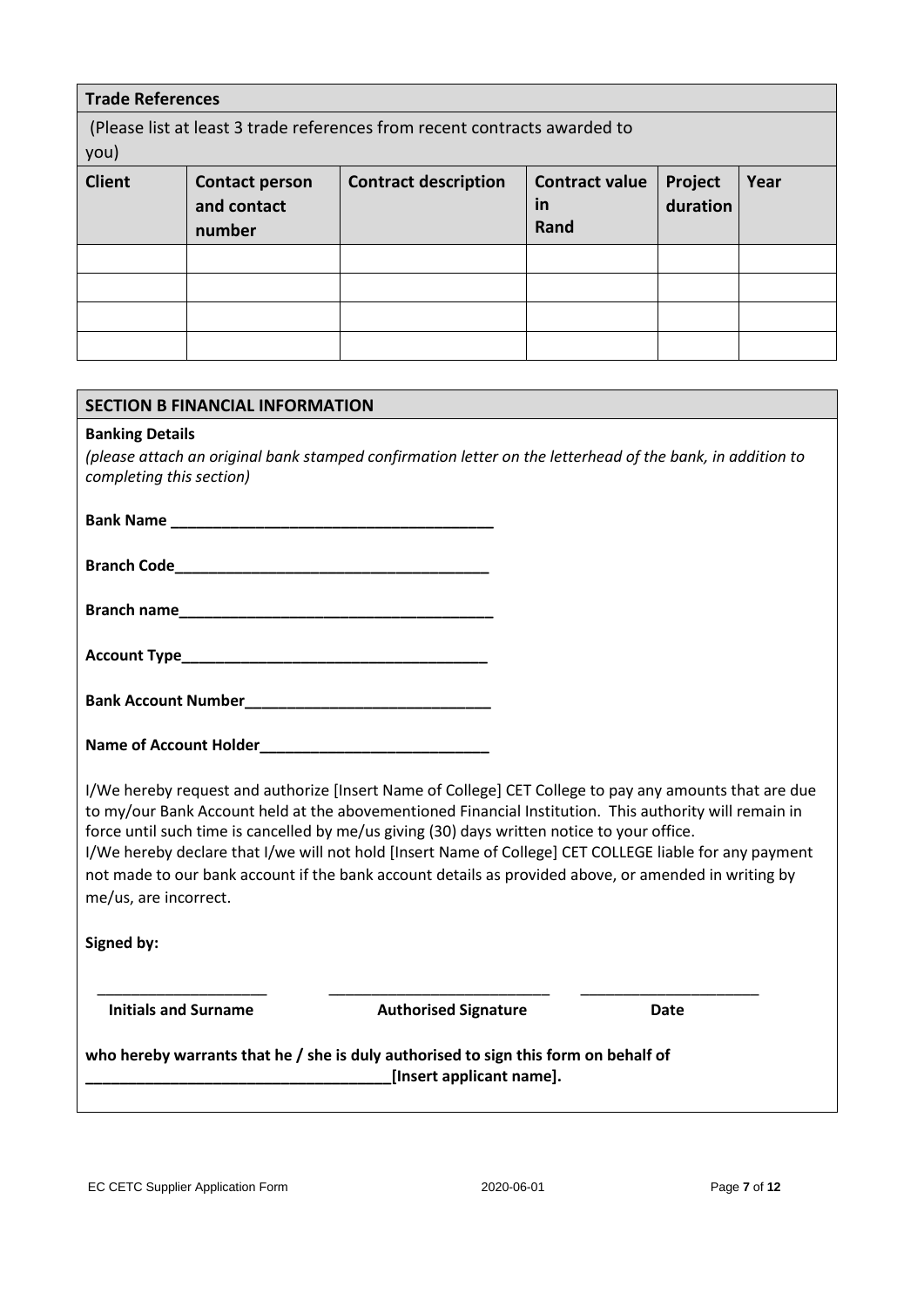| <b>SECTION C: COMMODITIES AND SERVICES PROVIDED</b>                                                                                                                     |                  |
|-------------------------------------------------------------------------------------------------------------------------------------------------------------------------|------------------|
| In order to identify your organization registered as a potential service provider, types of<br>commodities or services rendered have to be indicated on the form below. |                  |
| Please tick only three appropriate commodities or service that your organisation renders.                                                                               |                  |
| <b>Commodity Details</b>                                                                                                                                                | <b>Selection</b> |
| Advertising                                                                                                                                                             |                  |
| Audio Visual Aids & Equipment                                                                                                                                           |                  |
| Building materials & hardware                                                                                                                                           |                  |
| <b>Building Contractors</b>                                                                                                                                             |                  |
| Catering                                                                                                                                                                |                  |
| Cleaning chemicals                                                                                                                                                      |                  |
| Clothing: General/Protective & Uniforms                                                                                                                                 |                  |
| Computer & IT Equipment (Hardware & Software)                                                                                                                           |                  |
| Corporate Gifts & Promotion                                                                                                                                             |                  |
| <b>Consulting Engineers</b>                                                                                                                                             |                  |
| <b>Event Management</b>                                                                                                                                                 |                  |
| Fire extinguishing                                                                                                                                                      |                  |
| Furniture & Equipment                                                                                                                                                   |                  |
| Office Equipment & Consumables                                                                                                                                          |                  |
| Printing & Stationery - Cartridges                                                                                                                                      |                  |
| Refrigeration & Air Conditioning                                                                                                                                        |                  |
| <b>Security Services</b>                                                                                                                                                |                  |
| <b>Training and Development</b>                                                                                                                                         |                  |
| Travel & Transport                                                                                                                                                      |                  |
| <b>Valuation Consultants</b>                                                                                                                                            |                  |
| Workshop & Training Equipment                                                                                                                                           |                  |
| <b>Policy Developers</b>                                                                                                                                                |                  |
| Please indicate applicable categories which may be applicable, but are not listed<br>above, below:                                                                      |                  |
|                                                                                                                                                                         |                  |
|                                                                                                                                                                         |                  |
|                                                                                                                                                                         |                  |
|                                                                                                                                                                         |                  |
|                                                                                                                                                                         |                  |
|                                                                                                                                                                         |                  |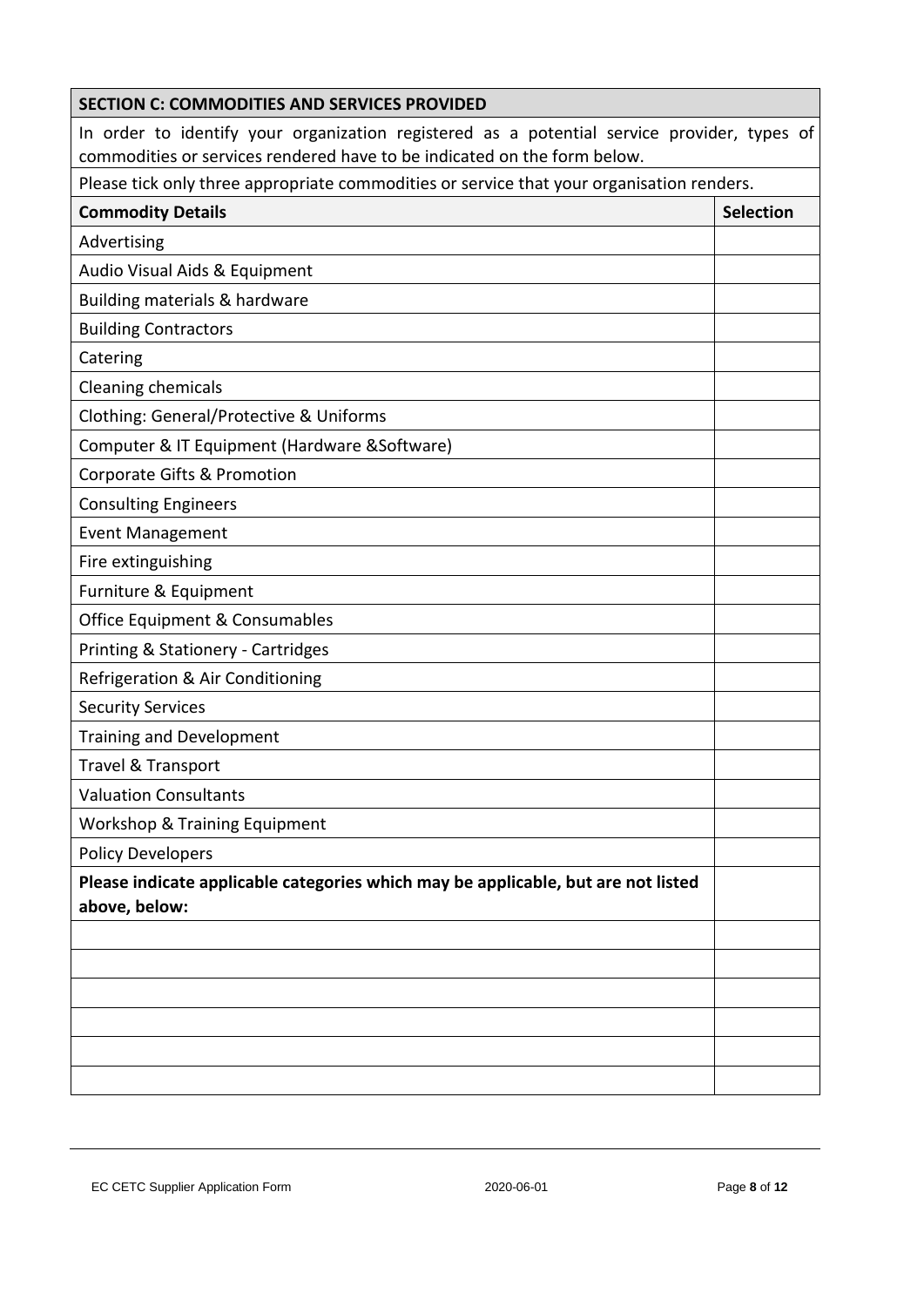| <b>PRACTICES</b> | SECTION D: DECLARATION OF SERVICE PROVIDERS' PAST SUPPLY CHAIN MANAGEMENT                                                                                                                                                                                                                                                                                                              |            |              |
|------------------|----------------------------------------------------------------------------------------------------------------------------------------------------------------------------------------------------------------------------------------------------------------------------------------------------------------------------------------------------------------------------------------|------------|--------------|
|                  | 1. This serves as a declaration to be used by institutions in ensuring that when goods and<br>services are being procured, all reasonable steps are taken to combat the abuse of the<br>supply chain management system                                                                                                                                                                 |            |              |
| 2.<br>b.<br>c.   | The service of any service provider my be disregarded if that service provider or any of its<br>directors have;<br>a. Abused the institution's supply chain management system;<br>Committed fraud, corruption or any other improper conduct in relation to such system or<br>Failed to perform on any previous contract.                                                               |            |              |
|                  | 3. In order to give effect to the above, the following questionnaire must be completed and<br>submitted.                                                                                                                                                                                                                                                                               |            |              |
| Item<br>3.1      | Description<br>Is the service provider or any of its directors listed on the National Treasury's<br>database as companies or person prohibited from doing business with the<br>public sector?<br>(companies or persons who are listed on this database were informed in<br>writing of the this restriction by the National Treasury after the audi alteram<br>partem rule was applied. |            | Yes<br>No    |
| 3.1.1            | If answer above is Yes, please provide details                                                                                                                                                                                                                                                                                                                                         |            |              |
| 3.2              | Was the service provider or any of its directors, convicted of the court of law<br>(included a court outside the Republic of South Africa) for fraud or corruption<br>during the past five years?                                                                                                                                                                                      |            |              |
| 3.2.1            | If answer above is Yes, furnish particulars.                                                                                                                                                                                                                                                                                                                                           |            |              |
| 3.3              | Was any contract between the service provider and any organ of state<br>terminated during the past five years on account of failure to perform or<br>comply with the contract?                                                                                                                                                                                                         |            |              |
| 3.3.1            | If answer above is Yes, furnish particulars.                                                                                                                                                                                                                                                                                                                                           |            |              |
|                  | EC CETC Supplier Application Form                                                                                                                                                                                                                                                                                                                                                      | 2020-06-01 | Page 9 of 12 |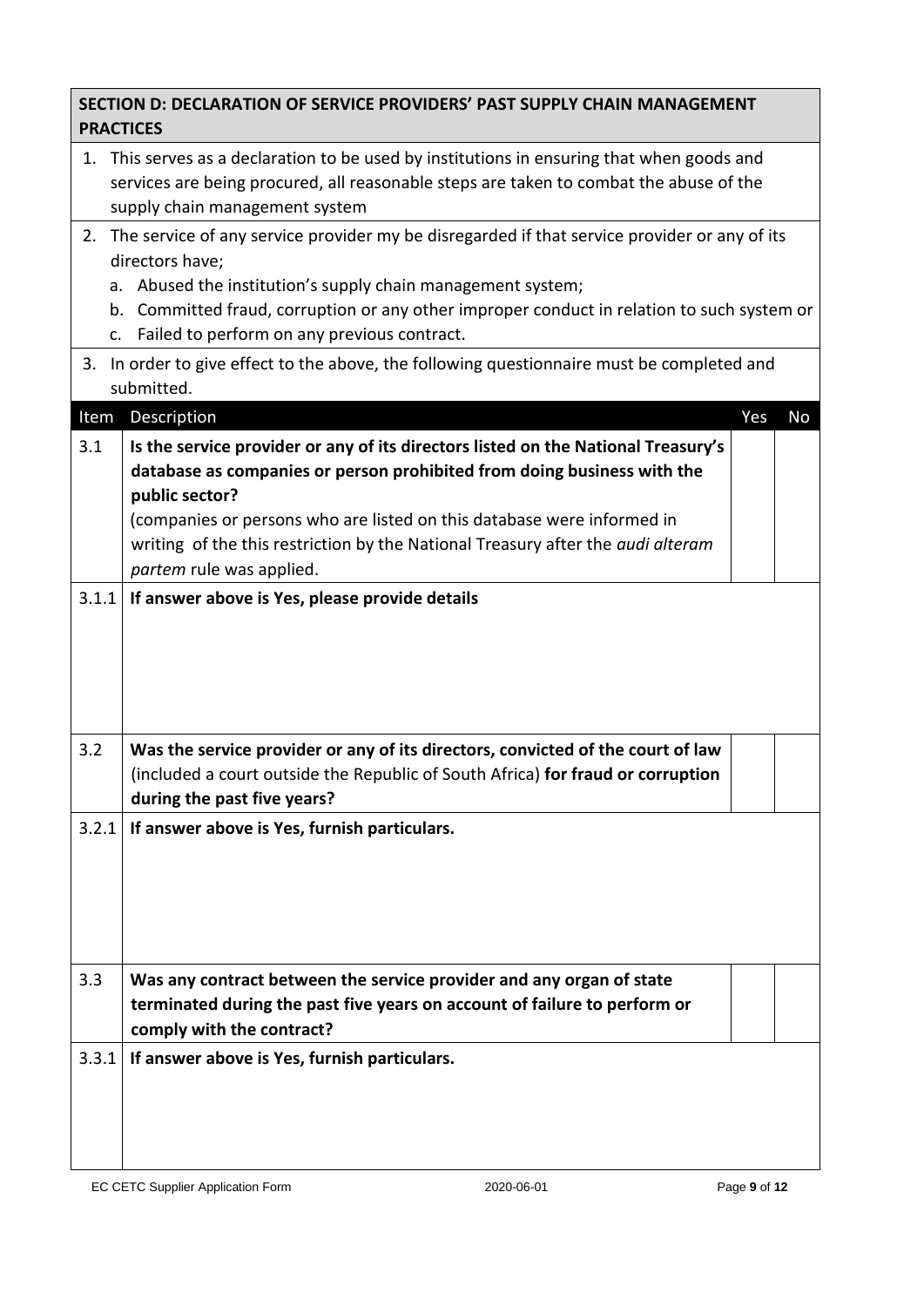| <b>CERTIFICATION</b>                                                                |  |
|-------------------------------------------------------------------------------------|--|
| (Name & Surname) THE UNDERSIGNED                                                    |  |
| CERTIFY THAT THE FORMATION FURNISHED ON THIS DECLARATION FORM IS TRUE AND           |  |
| CORRECT. I ACCEPT THAT, IN ADDITION TO CANCELLATION OF A CONTRACT, ACTION MAY BE    |  |
| TAKEN AGAINST ME SHOULD THIS DECLARATION PROVE TO BE FALSE.                         |  |
|                                                                                     |  |
|                                                                                     |  |
|                                                                                     |  |
|                                                                                     |  |
| who hereby warrants that he / she is duly authorised to sign this form on behalf of |  |
| [Insert applicant name].                                                            |  |
|                                                                                     |  |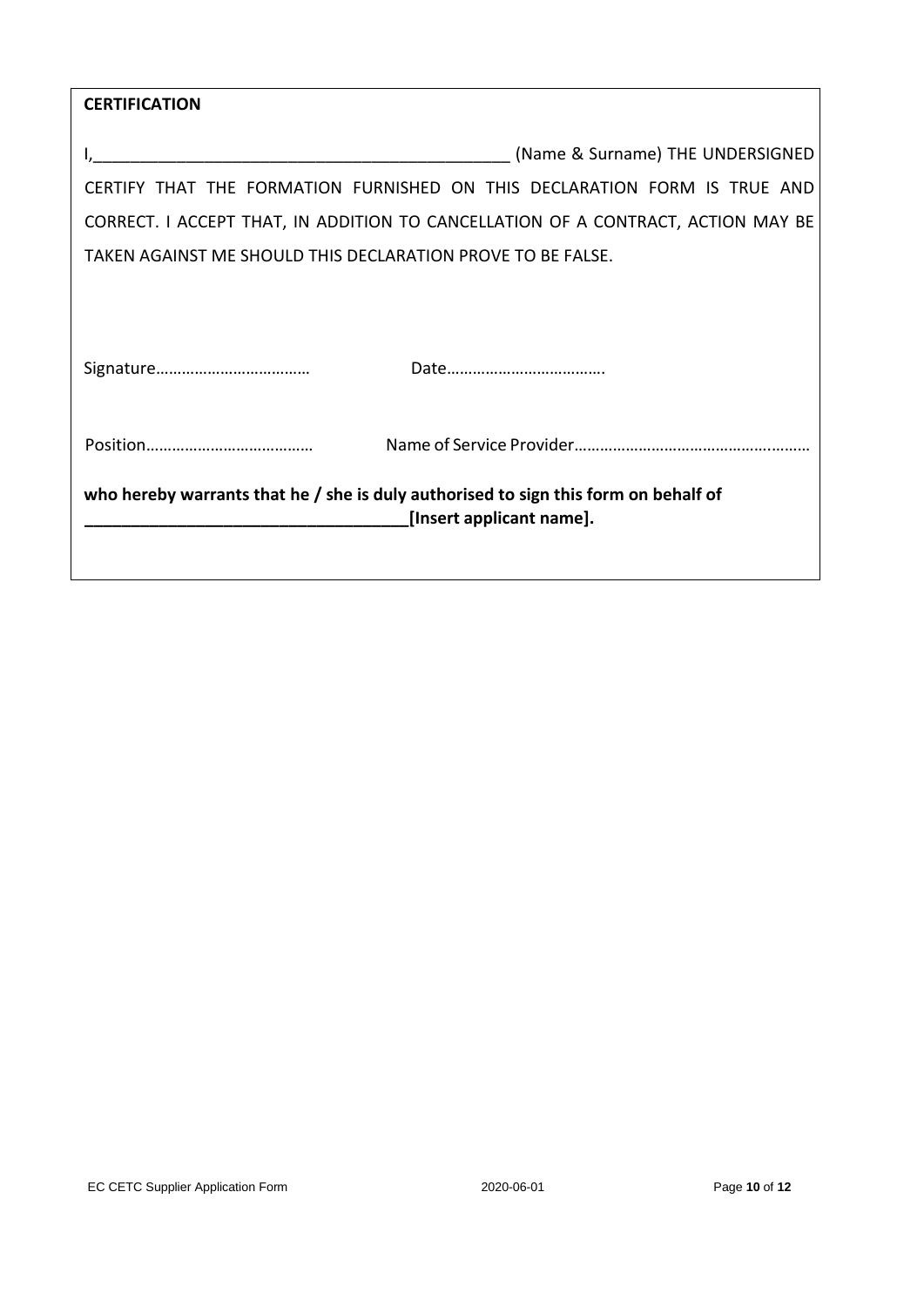## **SECTION E: DECLARATION OF INTEREST**

1. Any legal person, including persons employed by the State, or persons who act on behalf of the state or persons having kinship with persons employed by the State, including a blood relationship, may make an offer or offers in terms of the invitation to provide a service. In view of possible allegations of favouritism, should the resulting service, or part thereof, be awarded to persons employed by the State, or to persons who act on behalf of the State, or to persons connected with or related to them, it isrequired that the service provider or his authorised representative shall declare his position visavis the evaluating authority and/or take an oath declaring his interest,

Where –

- The service provider is employed by the State or acts on behalf of the State;
- The legal person on whose behalf the application form is signed, has a relationship with person/ a person who is/are involved with the evaluation of the application, or where it is known that such a relationship exists between the person / persons for or on whose behalf the declarant acts and performs who are involved with the evaluation application. In order to give effect to the above, the following questionnaire shall be completed and submitted with the application.
- 2. Are you or any person connected with the service provider, employed by the State, or in a Public TVET or CET College?

|         | 2.1 If so, state particulars: |
|---------|-------------------------------|
| *YES/NO |                               |
|         |                               |

3. Do you, or any person connected with the service provider, have any relationship (family, friend, other) with a person employed in the department concerned or with the State Tender Board or its administration, or in a Public TVET or CET College and who may be involved with the evaluation or adjudication of this application?

3.1 If so, state particulars:

\*YES/NO .........................................................................................................

.......................................................................................................

4. Are you, or any other person connected with the service provider, aware of any relationship (family, friend, other) between the service provider and any person employed by the department concerned, State Tender Board or its administration, or by a Public TVET or CET College, who may be involved with the evaluation or adjudication of this application?

EC CETC Supplier Application Form 2020-06-01 Page **11** of **12**  4.1 If so, state particulars: \*YES/NO .......................................................................................................... ..........................................................................................................